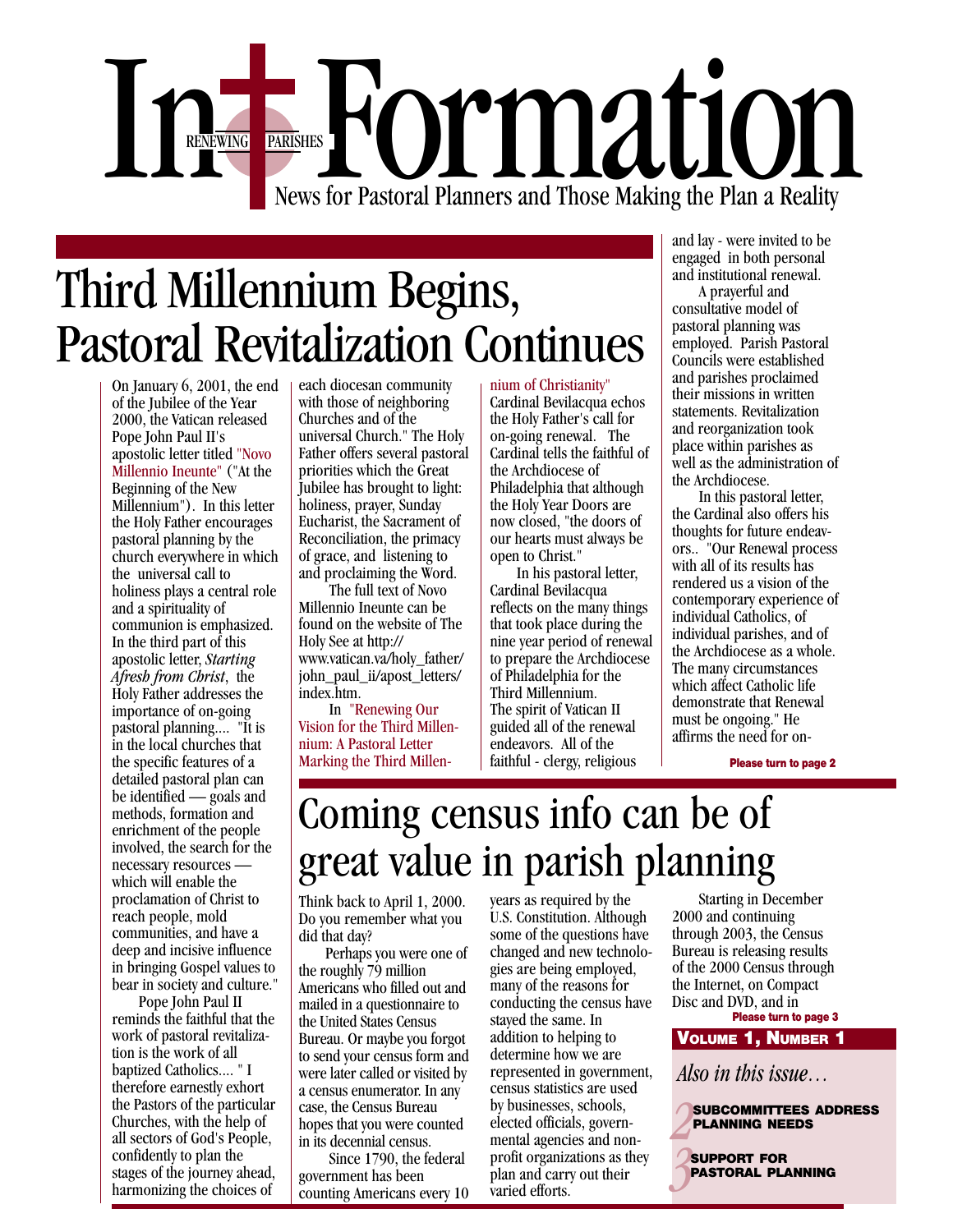

# Subcommittees address Planning Needs

*The Steering Committee for Pastoral Planning (SCPP) works to incorporate what is learned from pastoral planning efforts to develop the supports needed for ongoing pastoral planning. SCPP has established four ad-hoc Subcommittees, whose members are pastors, religious and lay people, who are involved in parish pastoral planning.*

*Here is brief description of the work of these Subcommittees.*

#### **Continuing Education and Formation of Parish Pastoral Councils**

The Ad Hoc Subcommittee for the Continuing Education and Formation of Parish Pastoral Councils has been working on a document that will give some guidelines for the ongoing education and formation of members of Parish Pastoral Councils. The work of this Subcommittee consists of ensuring that the finished document is understandable and appropriate for all the parishes in the Archdiocese. The Subcommittee is also challenged with the task of how to disseminate this information in the clearest and most user friendly format. It is our hope that this will serve as a reference work for anyone or any office, both on the parish and Archdiocesan level, working with Pastoral Councils. This work is building upon work that has been previously done in the

Archdiocese and will also contain resources available for Pastoral Councils. Rev. Thomas Smith, Vicar for Delaware County is the Chair of this Subcommittee.

#### **Twinning & Closure**

The Ad Hoc Subcommittee for Twinning and Closure issues has been actively involved over the past two years in offering recommendations to SCPP that will offer support to pastors, who are serving two parishes. The recommendations developed by this Subcommittee are used as guidelines for pastors when they assume this dual responsibility. Many issues has been identified during the preparatory years as well as during the time of implementation of twinning. This Subcommittee has worked diligently to provide assistance to address and handle these issues.

 On February 14, 2001, the Subcommittee met with the pastors who serve two

### **THIRD MILLENNIUM (CONTINUED FROM PAGE THREE)**

going renewal ..."As a church renewed, yet still in the process of renewal, we exit the nine-year period of Parish Self-Study, Cluster Pastoral Planning and the Jubilee Year, ready to proceed

Volume 1, Number 1• Spring 2001

EDITOR: Evelyn Brannan Tarpey CONTRIBUTOR: Robert Parfet

Published by the Office for Research & Planning Archdiocese of Philadelphia

with courage in the work of the new evangelization and all it implies. What has occurred should be viewed as only the beginning. What occurs now will utilize the Renewal achievements and the Jubilee Year's celebrations to chart our direction into this new century and millennium. Our efforts, thus far, have framed the work that lay ahead."

 The full text of Cardinal Bevilacqua's pastoral letter can be found, in both English and Spanish, on the Archdiocesean website: www.archdiocese-phl.org <sup>+</sup>

parishes to evaluate the effectiveness of the guidelines and other forms of support that were offered. The pastors overwhelmingly felt that the guidelines and support offered them was of great assistance. As a result, this Subcommittee has come to the end of its work, to be reactivated SCPP if and when the need arises.

#### **Evaluation & Future Planning**

The Ad Hoc Subcommittee on Evaluation and Future Planning was formed in April, 2000. This Subcommittee was asked to be mindful that planning is an ongoing and needed process, and to consider how parishes could evaluation what has been accomplished in their parish plans, and in light of these findings, develop a pastoral plan for the future. This Subcommittee was asked to submit recommendations on what future steps should be taken and how the Archdiocese can assist parishes in planning in the next millennium.

**CAN YOU GUESS?** pastoral plans and their The Subcommittee has been working to develop appropriate evaluation tools and resources for use by parishes in assessing their implementation, and in their future planning efforts. The Subcommittee realizes that these activities should be carried out at the parish level, whereby prompting ongoing renewal of parish communities, while at the same time recognizing, educating and forming parish leaders. The Subcommittee has submitted a first step proposal for evaluation

and future planning on the parish level to SCPP. Rev. James Beisel, Vicar for Bucks County, is the Chair of this Subcommittee.

#### **Communication**

 The Ad Hoc Subcommittee for Communications is responsible for identifying, coordinating and facilitating the most effective means to communicate the various pastoral planning initiatives that are taking place. The work of this Subcommittee is to heighten awareness of existing communication process (e.g. the listing of Cluster communiqués on the Web); to recommend the suspension of mechanisms which are no longer used (e.g.. the Cluster Pastoral Planning hotline); to encourage ongoing reports of implementation efforts on the parish and cluster level (via The Catholic Standard and Times); and to devise detailed recommendations for the dissemination of timely and important information regarding Planning and the Renewal of the Church to the faithful of the Archdiocese (i.e. the mailing and posting plan for the Pastoral Letter of Cardinal Bevilacqua, "Renewing Our Vision for the Third Millennium").

 The audiences for pastoral planning related communications are at various times internal to the Archdiocesan Office Center as well as throughout the respective segments of the Archdiocese. Sister Linda Sariego, OSF, Associate to the Vicar for Administration is the Chair of this Subcommittee. <sup>†</sup>

### *One Faith, Many Voices in Prayer*

The Faithful of the Archdiocese share one faith, but pray in 18 different languages. How many can you name?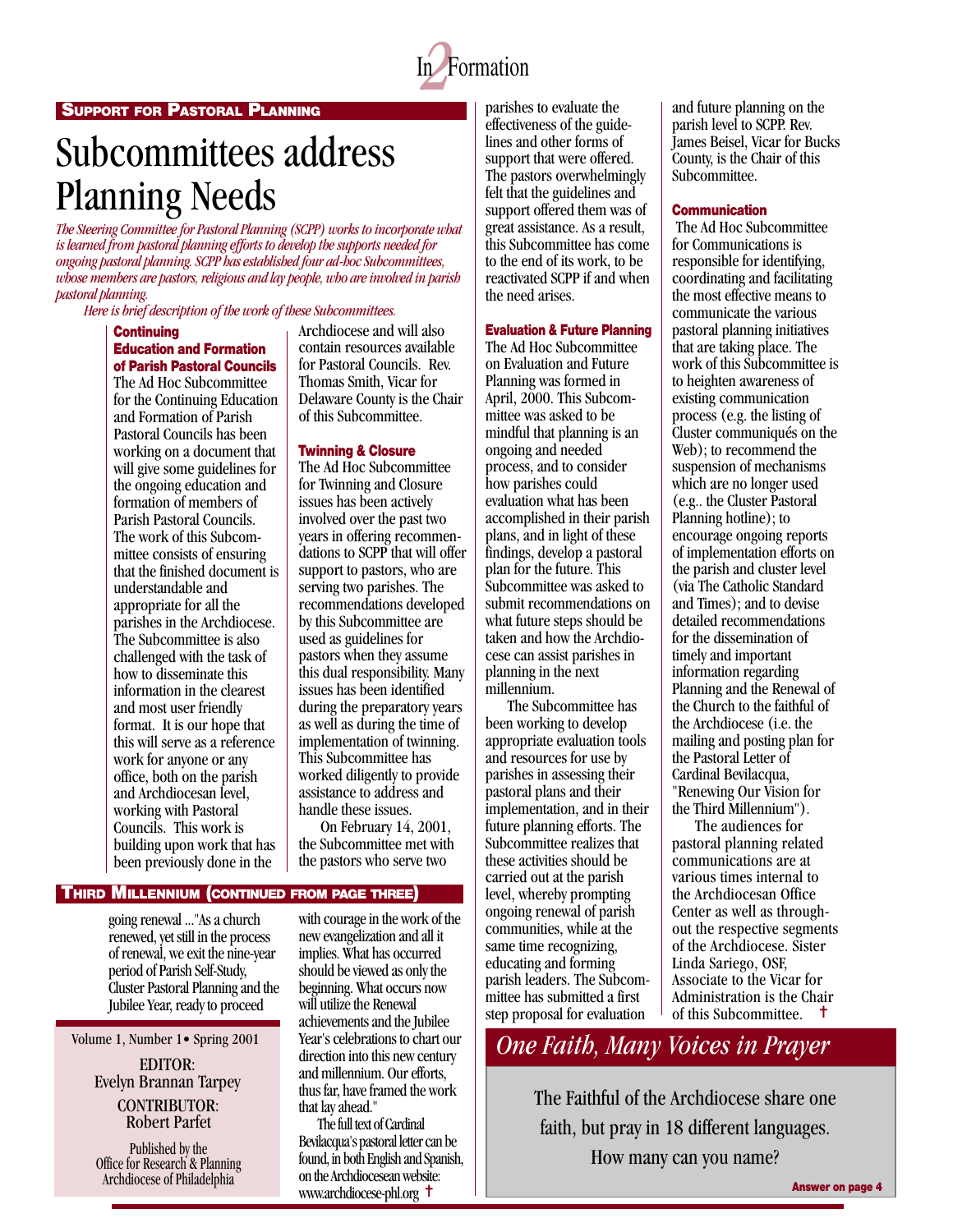

#### **REFLECTION**

✝

It helps, now and then, to step back and take the long view. The kingdom is not only beyond our efforts, it is beyond our vision.

We accomplish in our lifetime only a tiny fraction of the magnificent enterprise that is God's work. Nothing we do is complete, which is another way of saying that the kingdom always lies beyond us.

No statement says all that could be said. No prayer fully expresses our faith. No confession brings perfection. No pastoral visit brings wholeness. No program accomplishes the church's mission. No set of goals and objectives includes everything. This is what we are about: We plant seeds that one day will grow. We water seeds already planted, knowing that they hold future promise. We lay foundations that will need further development. We provide yeast that produces effects beyond our capabilities.

We cannot do everything and there is a sense of liberation in realizing that. This enables us to do something, and to do it very well. It may be incomplete, but it is a beginning, a step along the way, an opportunity for God's grace to enter and do the rest.

We may never see the end results, but that is the difference between the master builder and the worker. We are workers, not master builders,ministers, not messiahs. We are prophets of a future not our own. Amen

**Prayer of Archbishop Oscar Romero, who was murdered on March 24, 1980**

#### SUMMER TRAINING SESSION Enhancing Skills for Parish Meetings

These sessions are designed to assist those who: **• prepare agendas • lead meetings • wish to have more effective parish meetings** June 19 and 26 ......................................................................... Archdiocesan Office Center, Philadelphia

June 20 and 27 .................................. Mother of Divine Providence Parish Center, King of Prussia

**All sessions are two hours in length, and begin at 7:15 PM If interested, call the Office for Research & Planning 215-587-3545 to register. Space is limited.**

#### **CENSUS (CONTINUED FROM PAGE ONE)**

printed paper reports. The first results were national and state population totals used in the calculation of congressional apportionment, that is, the process of dividing the 435 members of the House of Representatives among the 50 states.

 As of Census Day 2000, the population of the United States was 281,421,906.

| <b>TOTAL POPULATION OF THE ARCHDIOCESE OF PHILADELPHIA:</b> | congressional | ties. Here are just a few of                 | census data. <sup>†</sup> |
|-------------------------------------------------------------|---------------|----------------------------------------------|---------------------------|
|                                                             | and state     | the potential users of census<br>statistics: | <b>ADDITIONAL</b>         |
| <b>Source: U.S. Census Bureau</b> districts are             | legislative   | <sup>t</sup> Church-based Social             | <b>US Censu</b>           |
|                                                             |               |                                              |                           |

reported at 12,281,054, a modest increase of 3.4 percent over the 1990 figure.

 Another set of statistics was released for Pennsylvania on March 9, 2001. These numbers, known as Public Law (P.L.) 94-171 data, form the foundation for redistricting. This process, controlled by state legislatures, is the method in which U.S.

> congressional and state legislative districts are

That's a 13.2 percent increase over the number counted in the 1990 census. Pennsylvania's new resident population total was

drawn to ensure that an individual's vote is worth the same as another person's vote. The data provided under P.L. 94-171 include

New training sessions stress theology, talent usage

The parish depends on the work of pastor, parish staff and dedicated volunteers in order to live out its mission. In every parish, many individuals give generously of their time and talent. Leaders of parish organizations and parish staff oversee the work of many volunteers who serve the parish in a variety of ways. It is important to recognize that every day each of us is given the same amount of time. Those who give some of this time to their parish community, need to feel that the time is used wisely and is valued.

Two area colleges, LaSalle University and Neumann College, have prepared and presented three programs to strengthen the vitality of parishes. Although these training sessions have addressed different topics, they have two common themes: 1) the theological principles involved in the

population totals and voting age population by race and Hispanic/Latino origin, reported by counties, municipalities, census tracts

What does all of this mean for the Church?

✝ Church-based Social Service Agencies ✝ Parish Schools ✝ Pastors

✝ Youth Ministry Programs ✝ Parish Pastoral Councils ✝ Finance Committees

Plenty! Census data can assist us in understanding the people in our parishes and neighboring communi-

and census blocks.

call to carry out the mission of Christ and 2) the need to use the gifts of time and talent, given in service to the parish by both clergy and laity, in an efficient and effective manner.

#### *Volunteer Management*

Neumann College, through their Continuing Education Department, offers a training session in Volunteer Management. This training session focuses on volunteer recruitment, retention and matching skills of individuals with parish needs. The workshop also addresses how to match volunteer needs with program goals. The parishes of Cluster 64 and three parishes in Cluster 61 have hosted this training course. Neumann has received very positive feedback concerning the presenters and the materials that were distributed.

**Please turn to page 4**

✝ Evangelization Teams ✝ Parish Staff

In future articles, we'll alert you to specific data items scheduled for release along with some practical ideas on how to use this data in your parish. In the meantime, feel free to contact me with your questions, comments and ways in which your parish may plan to use

#### **ADDITIONAL RESOURCES:**

**US Census Bureau's Web Site** http://www.census.gov

**Census 2000 Data Release Schedule** http://www.census.gov/

population/www/censusdata